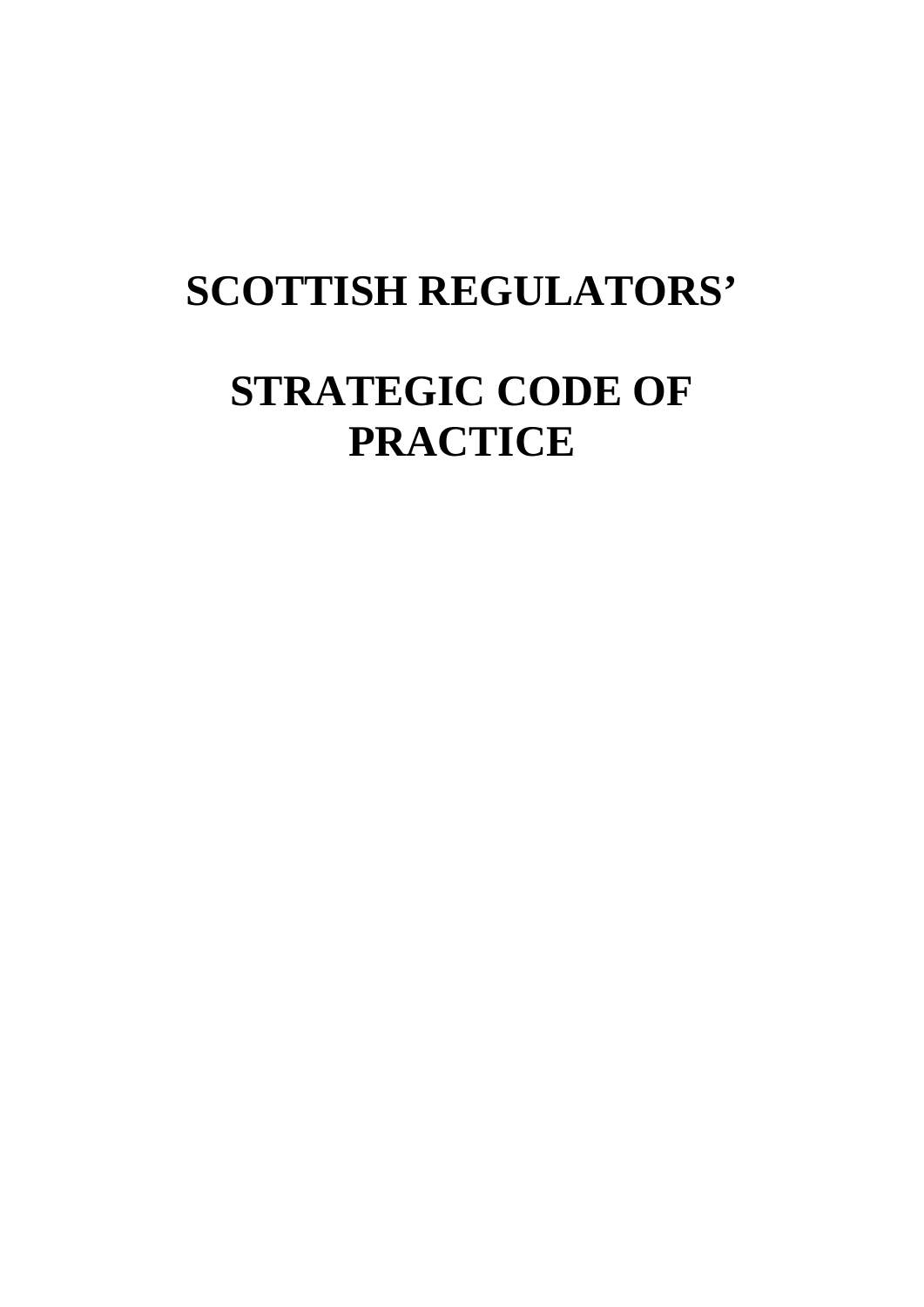## **SCOTTISH REGULATORS' STRATEGIC CODE OF PRACTICE**

## **Contents**

Introduction and Overview

Strategic Code of Practice

Implementation and Review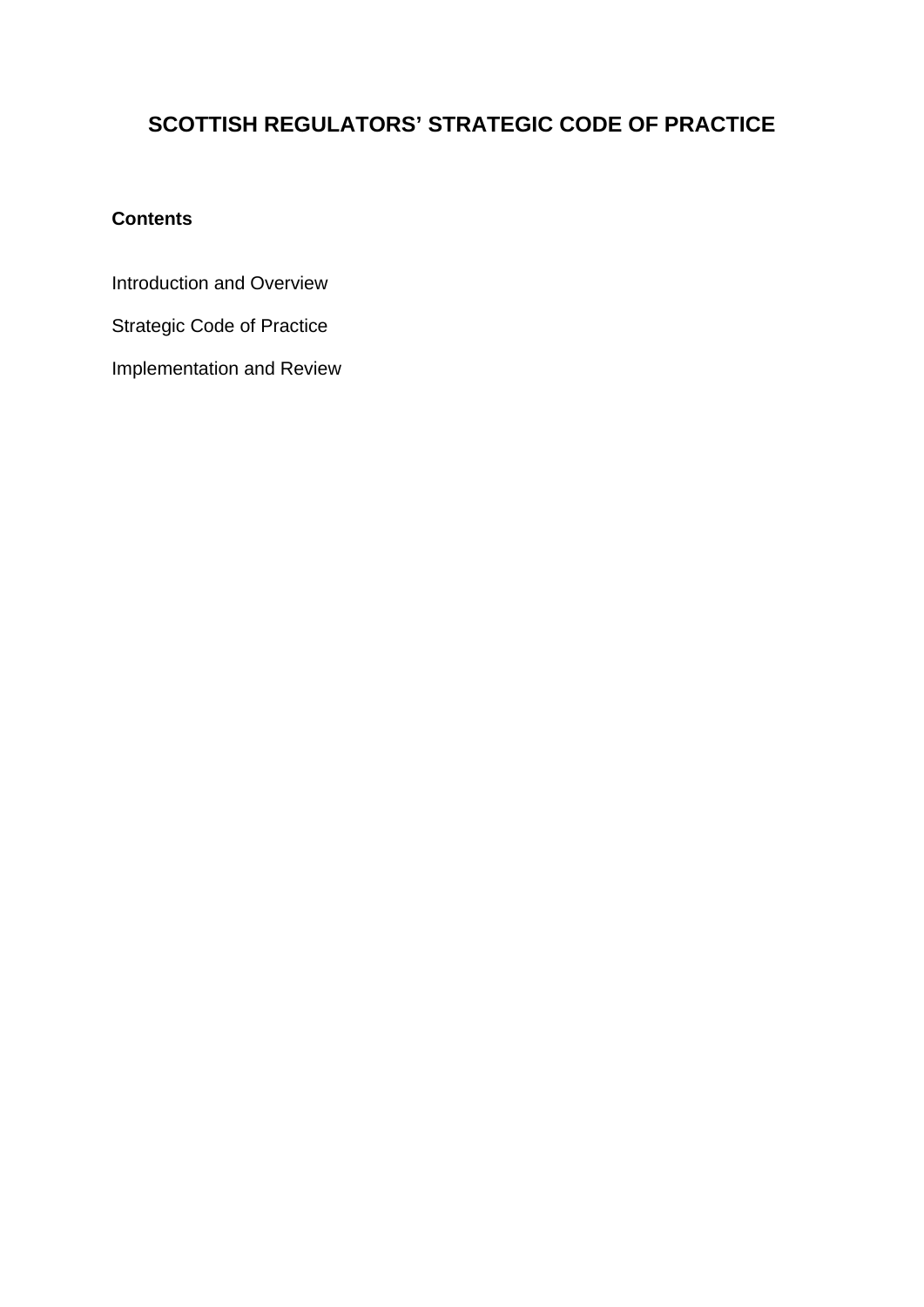## **Introduction and overview**

1. The 2011 Government Economic Strategy confirmed that the Purpose of the Scottish Government would continue to be to make Scotland a more successful country, with opportunities for all to flourish, through increasing sustainable economic growth. The Scottish Government is determined to promote in all Scottish regulators a broad and deep alignment with the Government's purpose. Sustainable economic growth means building a dynamic and growing economy that will provide prosperity and opportunities for all, while ensuring that future generations can enjoy a better quality of life too. The health of Scotland's communities and environment contribute to and are interlinked with the achievement of sustainable economic growth. Economic growth that exceeds the limits of our environment or damages social and community cohesion is not sustainable. Regulatory outcomes, whether on e.g. the environment or food and fire safety, directly contribute to the achievement of sustainable economic growth and regulations underpin the national, local and sectoral outcomes set out in the National Performance Framework.

|                                                                                                                                                                                                                            | <b>NATIONAL PERFORMANCE FRAMEWORK</b>                                                                                                     |
|----------------------------------------------------------------------------------------------------------------------------------------------------------------------------------------------------------------------------|-------------------------------------------------------------------------------------------------------------------------------------------|
| <b>THE GOVERNMENT'S PURPOSE</b><br>TO FOCUS GOVERNMENT AND PUBLIC SERVICES ON CREATING A MORE<br>SUCCESSFUL COUNTRY, WITH OPPORTUNITIES FOR ALL OF SCOTLAND<br>TO FLOURISH, THROUGH INCREASING SUSTAINABLE ECONOMIC GROWTH |                                                                                                                                           |
| <b>HIGH LEVEL TARGETS RELATING TO THE PURPOSE</b><br>GROWTH PRODUCTIVITY PARTICIPATION POPULATION SOLIDARITY COHESION SUSTAINABILITY                                                                                       |                                                                                                                                           |
| <b>STRATEGIC OBJECTIVES</b>                                                                                                                                                                                                |                                                                                                                                           |
|                                                                                                                                                                                                                            | WEALTHIER<br><b>SAFER &amp;</b><br><b>GREENER</b><br><b>SMARTER</b><br><b>HEALTHIER</b><br>& FAIRER<br><b>STRONGER</b>                    |
|                                                                                                                                                                                                                            | We live in a Scotland that is the most attractive place for doing business in Europe                                                      |
|                                                                                                                                                                                                                            | We realise our full economic potential with more and better employment opportunities for our people                                       |
|                                                                                                                                                                                                                            | We are better educated, more skilled and more successful, renowned for our research and innovation                                        |
|                                                                                                                                                                                                                            | Our young people are successful learners, confident individuals, effective contributors and responsible citizens                          |
|                                                                                                                                                                                                                            | Our children have the best start in life and are ready to succeed                                                                         |
|                                                                                                                                                                                                                            | We live longer, healthier lives                                                                                                           |
| NATIONAL OUTCOMES                                                                                                                                                                                                          | We have tackled the significant inequalities in Scottish society                                                                          |
|                                                                                                                                                                                                                            | We have improved the life chances for children, young people and families at risk                                                         |
|                                                                                                                                                                                                                            | We live our lives safe from crime, disorder and danger                                                                                    |
|                                                                                                                                                                                                                            | We live in well-designed, sustainable places where we are able to access the amenities and services we need                               |
|                                                                                                                                                                                                                            | We have strong, resilient and supportive communities where people take responsibility for their own actions<br>and how they affect others |
|                                                                                                                                                                                                                            | We value and enjoy our built and natural environment and protect it and enhance it for future generations                                 |
|                                                                                                                                                                                                                            | We take pride in a strong, fair and inclusive national identity                                                                           |
|                                                                                                                                                                                                                            | We reduce the local and global environmental impact of our consumption and production                                                     |
|                                                                                                                                                                                                                            | Our public services are high quality, continually improving, efficient and responsive to local people's needs                             |

 and safe society. They provide essential rights and protections for citizens, 2. Laws and regulations also play an essential role in fostering a prosperous, fair consumers, workers, businesses, communities and the environment, can stimulate innovation and modernisation and support economic development. Often,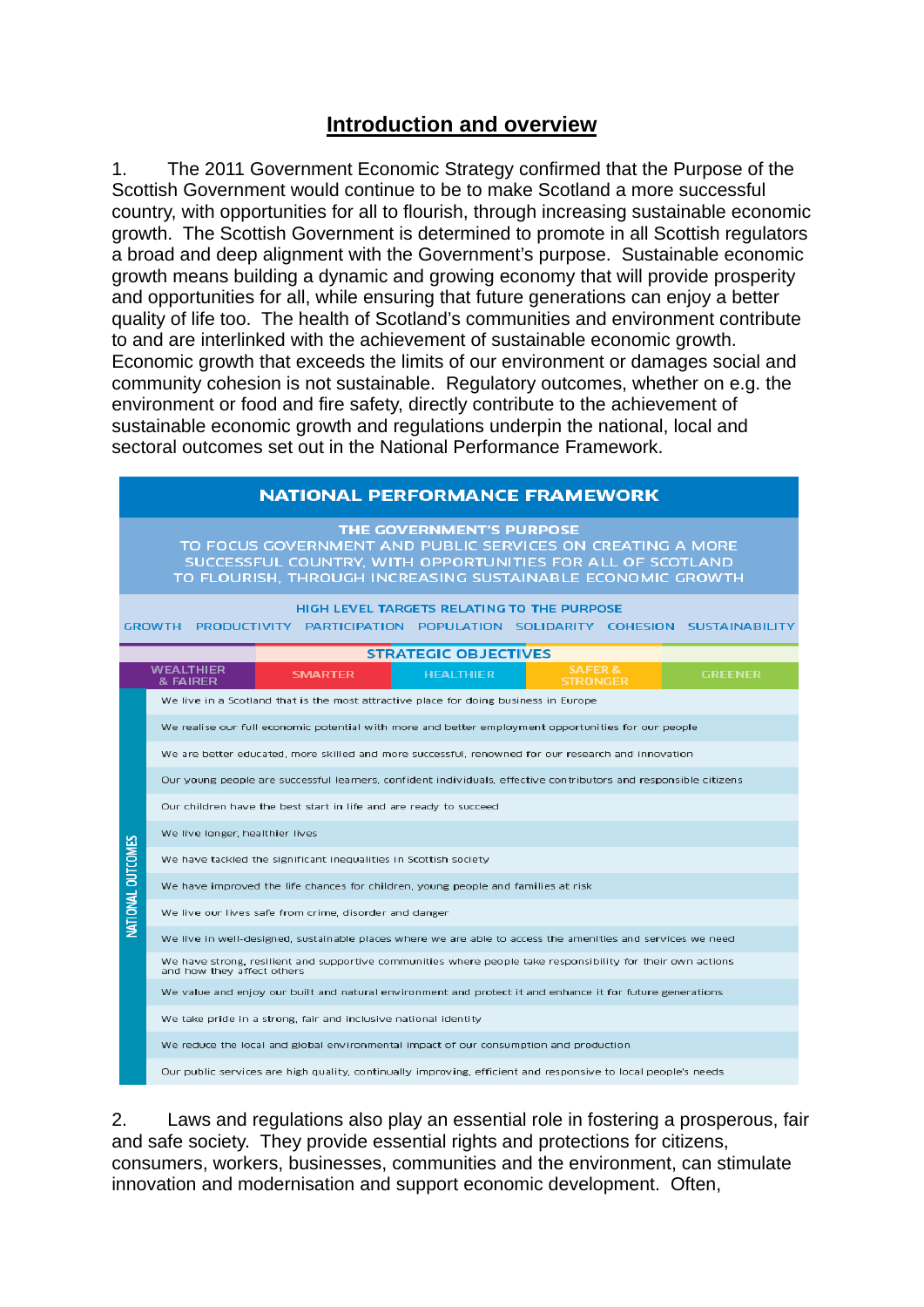achievement of regulatory outcomes delivers multiple benefits – for communities, the environment and the economy.

3. The Economic Strategy includes a commitment to better regulation. This recognises the fact that whilst regulatory outcomes in themselves contribute to sustainable economic growth, the way that regulators carry out their work in practice and interact with those they regulate can also make a significant contribution to supporting business and hence contributing further to sustainable economic growth. Good regulators seek to understand those they regulate, including taking economic and business factors appropriately into account in carrying out their regulatory activities. Such an approach brings benefits to local communities in terms of employment, investment and expenditure. The better regulation principles are that regulatory functions should be exercised in a way that is transparent, accountable, proportionate, consistent and targeted only where necessary. The way that regulators carry out their work in this context is the focus of this strategic Code.

4. In Scotland we have well-established better regulation programmes, including measures to improve the way legislation is developed and applied in practice. In that context, the Regulatory Reform (Scotland) Act 2014 includes provisions on promoting regulatory consistency, improving environmental regulation and a duty on regulators to contribute to achieving sustainable economic growth.

5. The Government recognises that many Scottish local authorities and regulators are already implementing improvements to pursue better regulation and also to understand better those they regulate, including taking economic and business factors appropriately into account in regulatory activity. The Government is determined to build on that existing good practice to drive further performance improvements and promote greater consistency, primarily within individual regulators but also when working together. As such, section 5 of the Regulatory Reform (Scotland) Act gives Scottish Ministers the power to issue a Code of Practice in support of the duty on regulators to contribute to sustainable economic growth.

6. This Strategic Code of Practice has been developed with and by both regulators and stakeholders. The Code requires regulatory functions to be exercised in accordance with the principles of better regulation (see paragraph 2 of the Code). Regulatory functions include advice, guidance, licensing, permissions and consent, inspections, monitoring and enforcement. It is predicated on existing good practice and supports the outcome-based approach which is integral to the Government's National Performance Framework. The Code also promotes an approach whereby regulators seek to understand those they regulate, including taking into account economic and business factors appropriately (for example, in terms of costs, processes and timescales).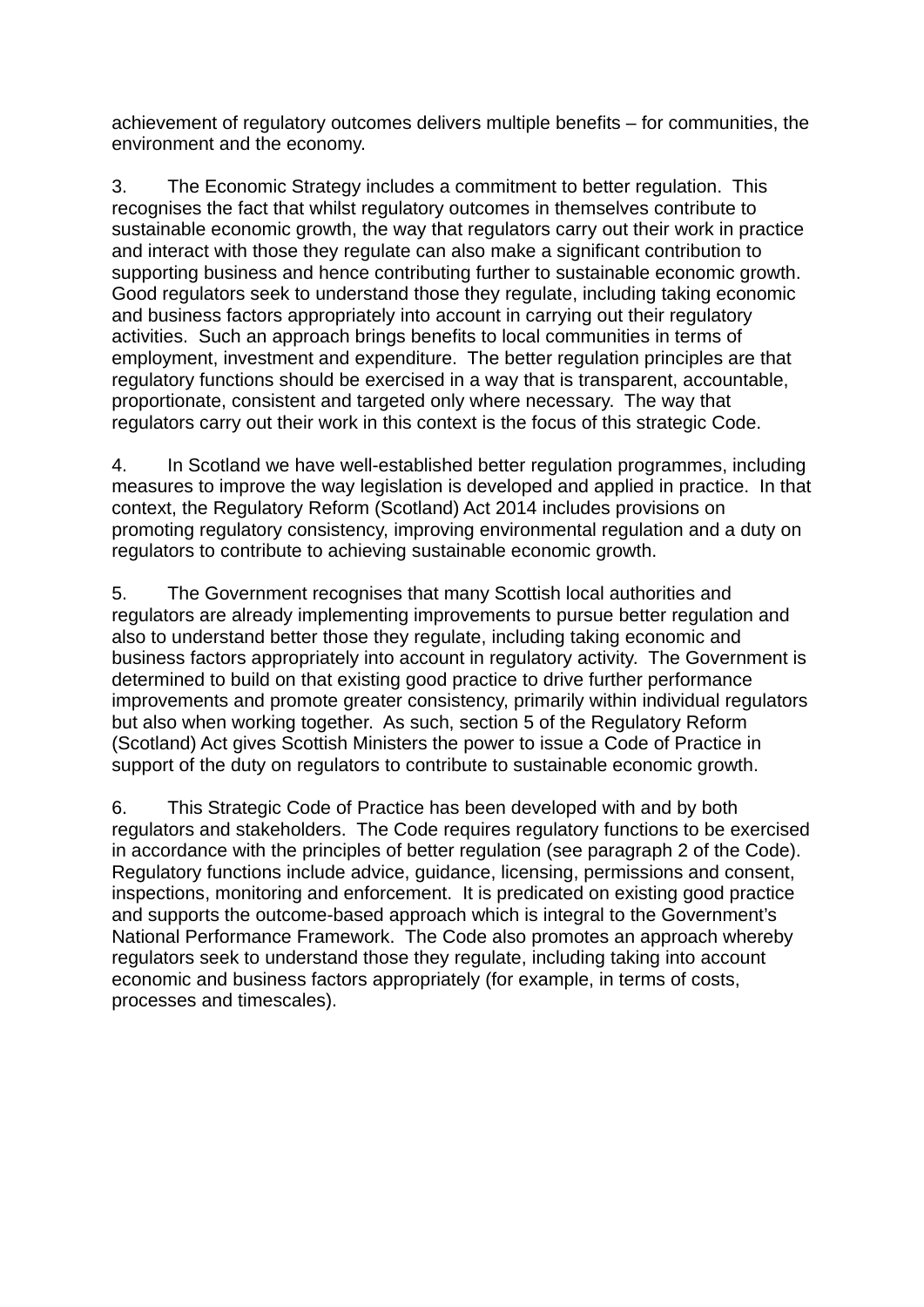## **Legal Context**

7. This Code is made under section 5 of the Regulatory Reform (Scotland) Act 2014 (the Act) which contains provisions for Scottish Ministers to issue a Code of Practice in relation to the exercise of regulatory functions by a regulator. Section 6 of the Act requires the draft Code to be laid before and approved by the Parliament before it is issued and published.

8. This Code will apply to the (devolved) regulatory functions of regulators listed within Schedule 1 of the Act. At the time of publication, this includes:

Accountant in Bankruptcy Food Standards Agency Healthcare Improvement Scotland Local authorities (excluding planning authority functions) Scottish Charity Regulator Scottish Environment Protection Agency Scottish Fire and Rescue Service Scottish Housing Regulator Scottish Natural Heritage Social Care and Social Work Improvement Scotland VisitScotland

9. Section 5 (5) of the Act requires regulators to whom the code applies to have regard to the code (a) in determining any general policy or principles by reference to which the regulator exercises any regulatory functions to which the code applies, and (b) in exercising any such regulatory functions. This duty to "have regard to" the Code means that the regulator **must** take into account the Code's provisions and give them due weight in developing their policies or principles or in setting standards or giving guidance. Regulator-specific standards, guidance or codes of practice should provide more detailed operational policy to reflect regulator's own circumstances and specific regulatory functions.

## **A framework for regulation in Scotland**

10. This Strategic Code of Practice should be regarded as a key element of an outcome-focused framework for regulation in Scotland. It is very deliberately set at a strategic level given the range and diversity of regulatory functions covered by relevant regulators. It will necessarily be underpinned by regulator-specific guidance through which each regulator will provide the greater detail required by their staff and their stakeholders.

11. Many regulators in Scotland work with both reserved and devolved regulations and in partnership with UK Regulators. It is intended that this Code will work alongside the UK Regulators' Code<sup>1</sup> without placing additional or contradictory burdens on either regulators or business.

<sup>1</sup> Regulators' Code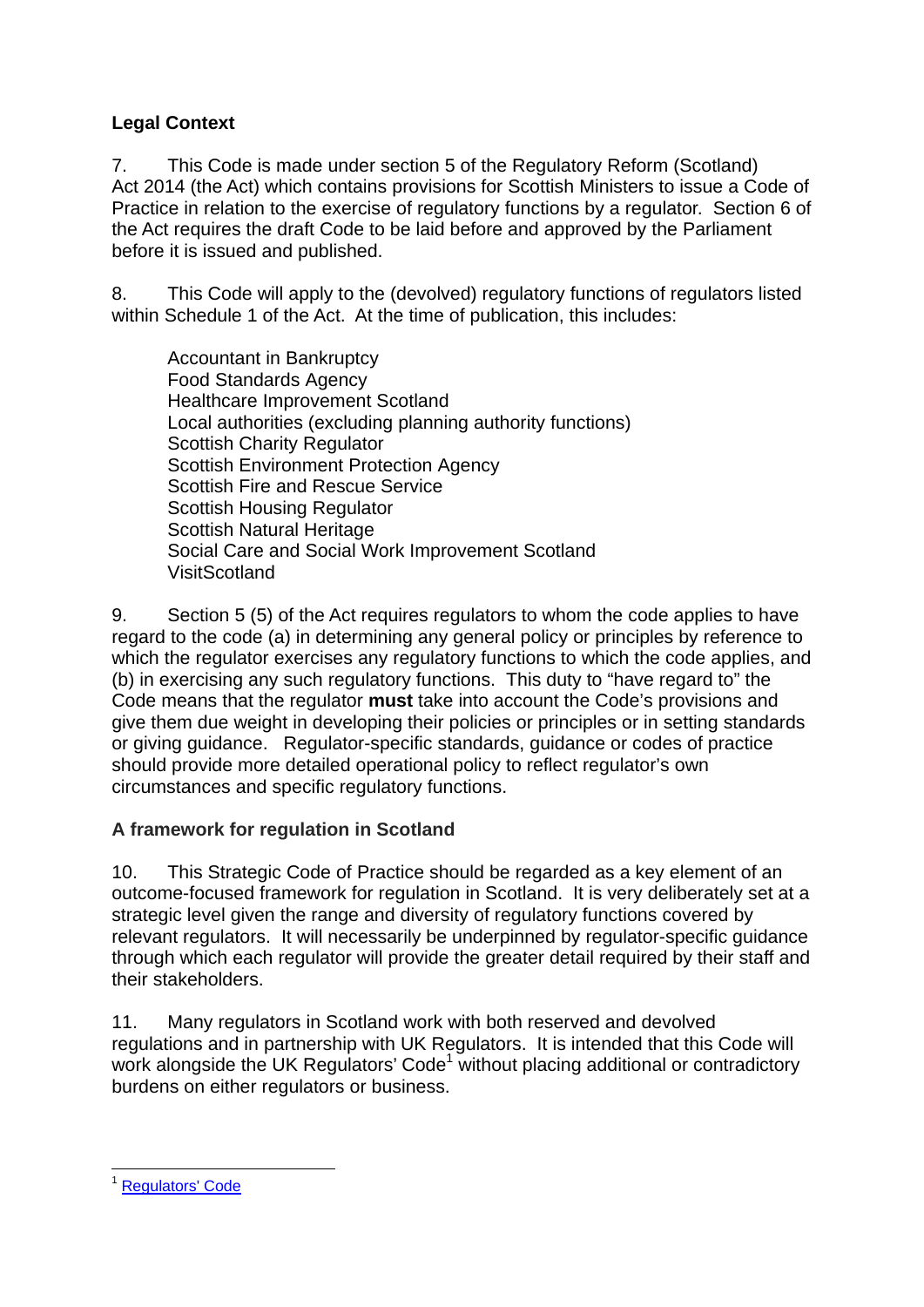# **SCOTTISH REGULATORS' STRATEGIC CODE OF PRACTICE**

 pursuit of higher levels of corporate and social responsibility. The Scottish 1. This Code is focused on the roles and responsibilities of Scottish regulators. There is merit however, in briefly stressing that businesses, in particular, also have a key role to play in the achievement of regulatory outcomes: businesses must behave ethically, engage early and openly with regulators and strive to comply. Most do – or wish to do better – and many are increasingly going voluntarily beyond compliance in Government and Scottish regulators recognise that the minority of businesses which deliberately or persistently avoid their regulatory responsibilities do so largely to secure an unfair competitive advantage over legitimate businesses and with insufficient regard to the adverse impact on consumers, communities and the environment. This Code should not be interpreted as a justification for noncompliance or a signal that regulators will tolerate that.

- 2. Regulators should adopt the following high level operational approaches:
- Adopt a positive enabling approach in pursuing outcomes that contribute to sustainable economic growth.
- In pursuing their core regulatory remit be alive to other interests, including relevant community and business interests; taking business factors appropriately and proportionately into account in their decision making processes; and protecting public health and safety.
- Adopt risk and evidence based protocols which help target action where it's needed and help to ensure the achievement of measurable outcomes.
- Develop effective relationships with those they regulate and have clear two-way communication in place.
- Tailor their approach depending on the nature of the sector they are regulating and the desired outcomes. This includes a commitment to advice and support for those who seek to comply, allied with robust and effective enforcement when justified.
- Recognise, in their policies and practice, a commitment to the five principles of better regulation: regulation should be transparent, accountable, consistent, proportionate and targeted only where needed.
- Pursue continuous improvement in regulatory practice based on the principles of better regulation.

## **Regulators are enablers**

3. Regulators should be enablers and carry out their activities in a way that helps businesses and regulated bodies to comply and also grow sustainably. Regulators should:

- Deliver an efficient, effective and timely service and minimise business compliance costs, where possible, by reducing unnecessary bureaucracy and delays.
- Help those they regulate to design simple and cost-effective compliance solutions to improve confidence and day to day management control.
- Work collaboratively with other regulators and those they regulate to anticipate, generally, and to understand and address compliance challenges associated with strategic innovations or growth plans.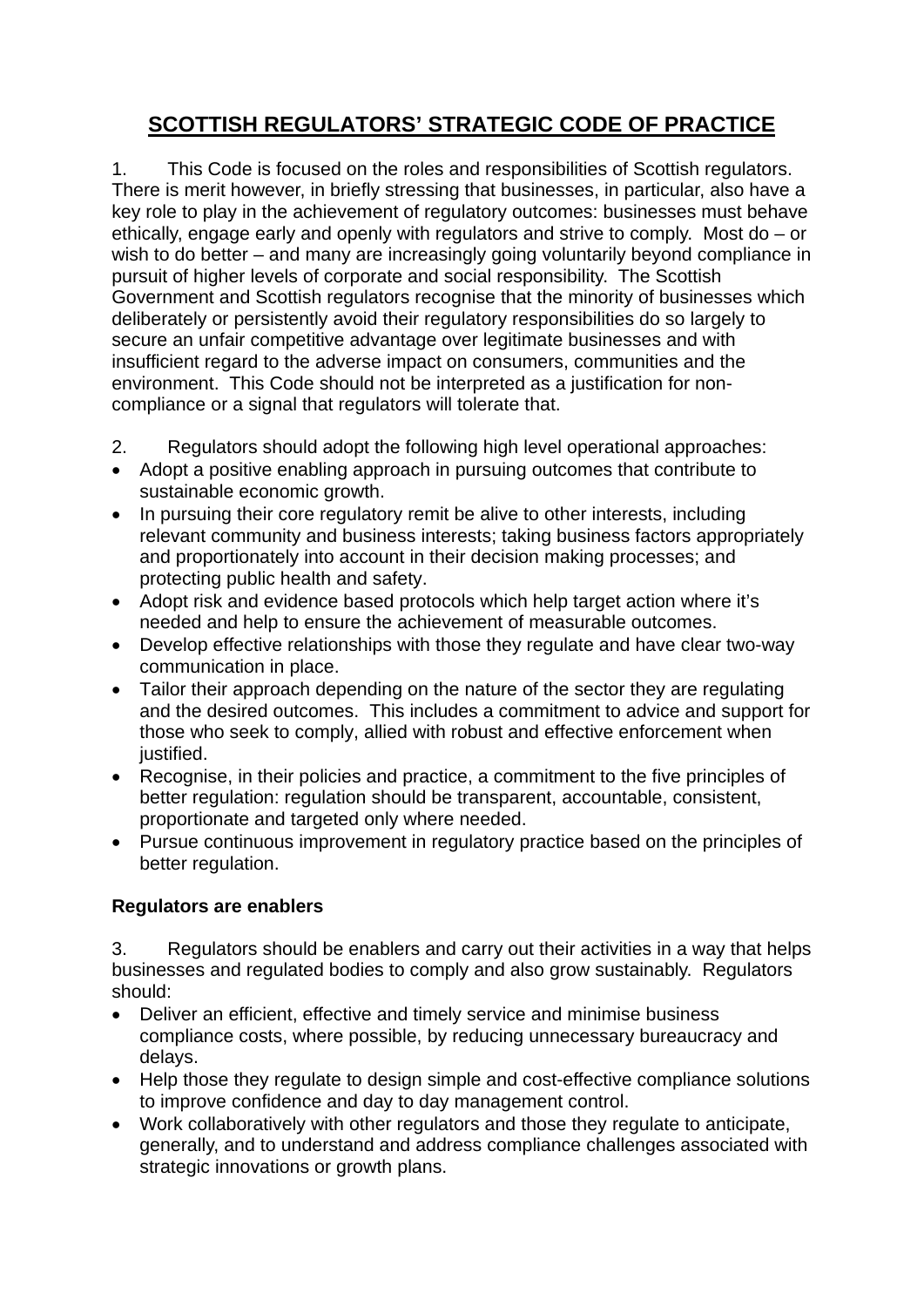## **Working together does secure benefits for the natural heritage**

Helping to get the right developments in the right place is key to delivering sustainable economic growth. To achieve this, SNH engages openly with prospective developers to help identify, from the outset, natural heritage issues that need to be considered. Time invested at that stage, building trust and understanding, is the key to achieving successful collaboration and positive outcomes for the project.

SNH's engagement with Scottish renewable energy company GreenPower over its proposal for a wind farm at Carraig Gheal in Argyll is a good example of such open and constructive dialogue. The collaborative solutions-based approach has helped the development to go forward whilst minimising impacts on the local environment.

After discussing their proposals with SNH and others (including Forestry Commission and Argyll & Bute Council) long before the project was formally submitted as a planning application. GreenPower was able to design the size and layout of the wind farm to take account of a wide range of factors. These included consideration of visual appearance and potential impacts on wildlife and vegetation. One key concern raised by SNH was the presence of a pair of golden eagles near the site. Extensive vantage point surveys and bird monitoring gave both GreenPower and SNH the confidence that the final design layout of the turbines would not adversely affect or displace the eagles from their key hunting grounds and would minimise the likelihood of eagles colliding with turbines. During construction, the developer's Environmental Clerk of Works liaised closely with SNH to manage the timing of vehicle movements along a section of the access track in order to further minimise the possibility of disturbance.

Another key social and economic benefit delivered through the positive dialogue was the construction of a new strategic timber haul route. Although not considered at the outset, the engagement led to this track being used to bring the turbines on to the site and in the long term, will ensure that timber lorries are taken off the single track roads in the area. The result is a wind farm where impacts have been considered/mitigated and balanced against the broad benefits of renewable energy generation.

4. Regulators should consider the impact of their regulatory approach on those they regulate and any other relevant stakeholders. This should include stakeholder consultation on major changes to operational policy to ensure that the impact of the changes is properly explored with those affected. Equally, regulatory staff, in pursuing their core regulatory remit should take an enabling approach, be alive to other interests, including e.g. relevant community and business interests, and new opportunities presented by innovative products and services. Generally this not a new concept. Regulators routinely use their professional knowledge and expertise to make difficult and complex decisions. Regulators should also have appropriate governance and/or procedures in place to consider the relative merits of situations which are less clear cut e.g. where a regulatory decision has the potential to impact significantly on the viability or sustainable growth of a business. Formal impact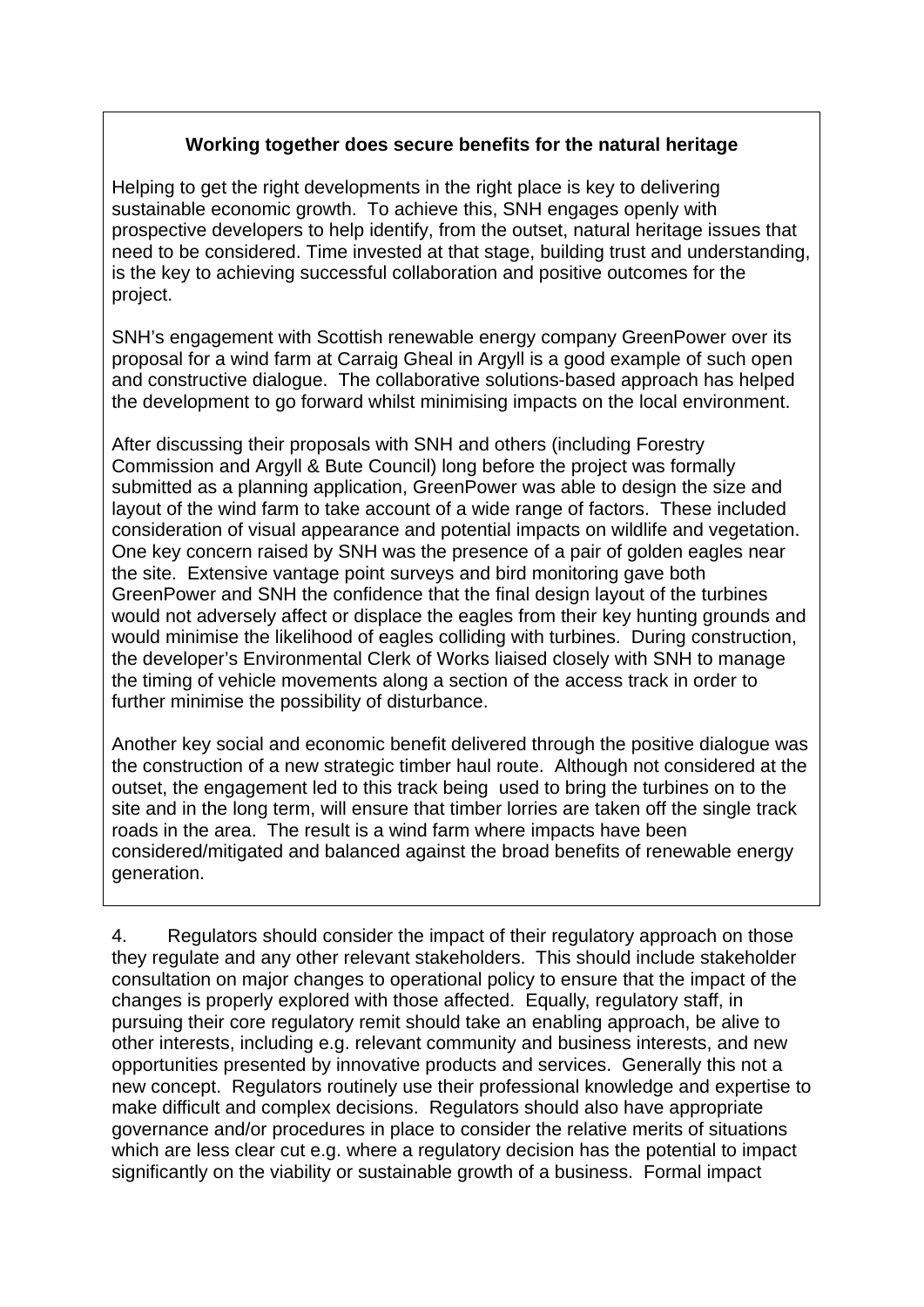assessments for new or changing processes and policies are not mandatory across all regulators, but should be recognised as good practice, particularly when they feature dialogue with all relevant stakeholders and businesses. That is the approach taken within the Scottish Government in terms of the completion of Business and Regulatory Impact Assessments<sup>2</sup>.

## **Risk and evidence**

5. Regulators should consider risk at every stage of their policy planning and decision making processes to help ensure that action is targeted where it is most needed. In support of this, regulators should also take an evidence-based approach, taking informed decisions on where and how to focus effort. This should include measuring the effectiveness of interventions in achieving measurable outcomes. The emphasis where possible should be on preventing problems from occurring in the first place or from escalating significantly.

- 6. Regulators should:
- Publish clear risk assessment methodologies and risk ratings and review these regularly.
- Evaluate the effectiveness of their chosen approaches.

## **Sewage Treatment Works**

SEPA rationalised its requirements for flow monitoring of Scotland's 600 sewage treatment works to take a more risk-based and streamlined approach. Benefits to the customer, who in most circumstances is Scottish Water, included:

- Simpler, clearer requirements;
- Licence conditions that are proportionate and consistent;
- Removal of the requirement for overly onerous flow monitoring equipment saving c.£2.5m planned investment;
- Removal of the requirement for data returns and form filling for approximately 500 lower risk sewage treatment works.

Also, customers who operate more than one sewage works only have to submit one annual report centrally to SEPA covering all works. For Scottish Water, this reduced the number of annual reports from 101 to one.

7. Enforcement Policies, Frameworks and Protocols can support transparency, accountability, proportionality and consistent enforcement, explaining to regulators and business the rationale and approach to be taken.

## Examples include:

West Lothian Council Environmental Health and Trading Standards Enforcement Policy; West Dunbartonshire Council's Single Enforcement Policy for Trading

<sup>1</sup> <sup>2</sup> <http://www.scotland.gov.uk/Topics/Business-Industry/support/better-regulation/partial-assessments>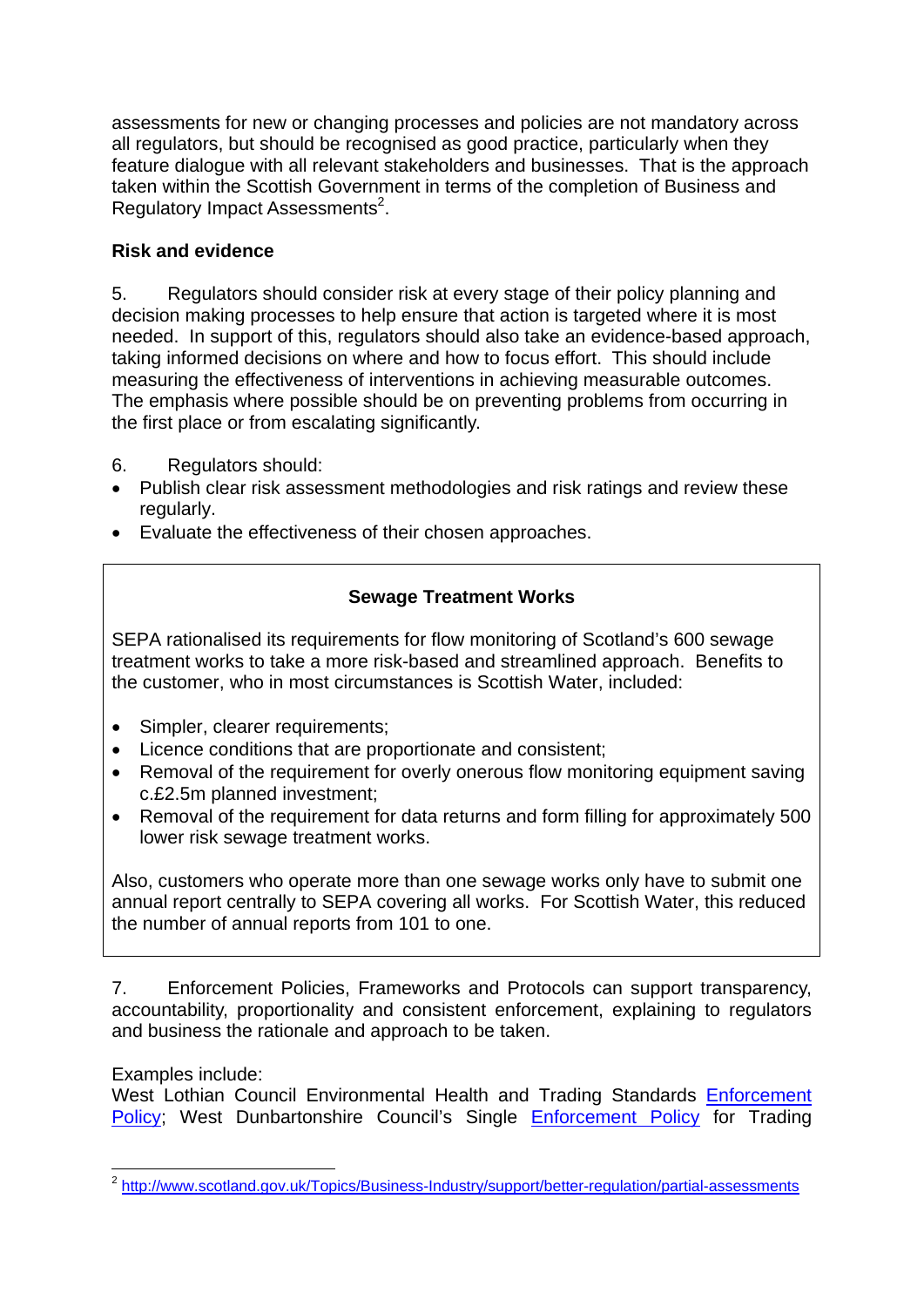Standards, Environmental Health and Licensing; and Scottish Fire and Rescue Service Fire Safety Enforcement Framework

## **Understanding those they regulate and tailoring approaches accordingly.**

 not to comply. This can help to inform the choice of interventions e.g. whether or not take early formal enforcement action. An overview of SEPA's approach to this is set 8. Regulators should demonstrate that they understand the sectors they regulate, including any compliance issues particular to that sector and tailor their approach and choice of interventions accordingly. This includes recognising that, for example, small businesses can face different challenges from larger businesses in accessing expertise and understanding and hence complying with regulations. Regulators should also differentiate between sectors which are generally compliant or actively working to improve performance and those who are deliberately choosing out below as a good example:



## **Working with business**

In response to a request from the local taxi trade, in 2013 West Dunbartonshire Council changed its procedures for testing taxi vehicles. Previously, taxi vehicles were inspected and tested to a set frequency based entirely on the age of the vehicle. However taxi operators now benefit from a reduced test frequency in the future if no major failures are found when the vehicle is presented for its next inspection. This rewards operators who maintain their vehicles properly, gives operators an incentive to improve the condition of vehicles, and reduces the number of re-tests required thereby reducing the Council's administrative burden.

9. Regulators should also share information about compliance and risk, following the principle of collect once, use often when requesting information from businesses and others.

10. Data Protection legislation rightly constrains the way organisations use information, but in the limited circumstance where the law allows, regulators with common interests or activities should agree secure mechanisms for sharing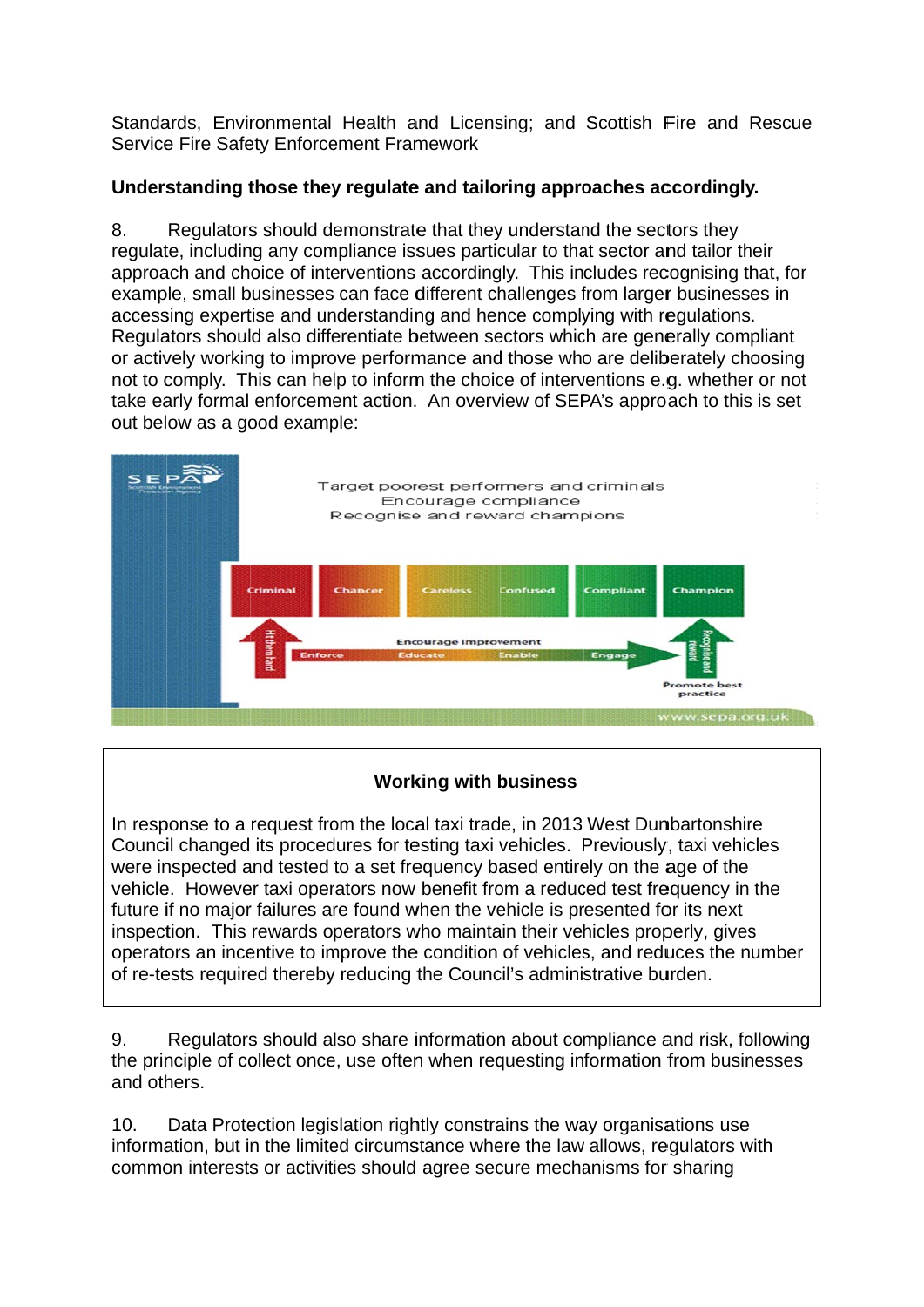information. This benefits both the regulated and the regulators, helping target resources and activities and minimise duplication. The UK Information Commissioner, the regulator of the Data Protection Act 1998, has issued his "*Data sharing code of practice"*<sup>3</sup> *.* This is a statutory code which provides a framework for organisations to make good decisions about data sharing.

## **Pseudo "Home Authority Agreement" with Visit Scotland**

The "Home Authority" principle helps effective communication between local authorities and businesses through a single point of contact providing a consistent and coordinated approach.

Highland Council's Trading Standards entered into agreement with Visit Scotland to act as a central source of advice for their members and provide a conduit for complaints and enquiries to be routed to the relevant authority.

## **Clear and effective communication**

11. Regulators should communicate effectively with those they regulate, to build relationships and mutual understanding which helps avoid or mitigate disputes. In particular, regulators should:

- Have a range of appropriate mechanisms in place to communicate with businesses, regulated bodies and citizens, and for businesses and citizens to contact the regulator.
- Clearly explain the purpose of any interactions they have with those they regulate and what business and regulated bodies can expect from the regulator.
- Have mechanisms in place to allow businesses, regulated bodies, representative bodies and citizens to offer views and contribute to the development of policies and service standards.
- Commit to early dialogue with those they regulate to resolve issues or address non-compliance of a more strategic nature; have effective feedback mechanisms to support continuous improvement and better regulation<sup>4</sup>.
- Offer an independent, impartial and transparent appeals procedure (statutory or other). It is recognised that some decisions or regulators may have their own statutory appeals procedures. Regulators should clearly advertise ways to challenge or appeal against a regulatory decision. This should include the option to discuss and receive advice about decisions taken.
- Offer a complaints process and publish information in accordance with their statutory requirements under the *model Complaints Handing Procedure for Scottish Government, Scottish Parliament and Associated Public Authorities in*  Scotland and associated documents<sup>5</sup>.
- Regularly gather feedback from those they regulate and publish the results.

<sup>&</sup>lt;u>.</u>  $3$ <www.ico.org.uk>

 enforcement action is required to prevent or respond to a serious breach or where providing such an  $4$  This should not apply to non-compliance where the regulator can demonstrate that immediate opportunity would be likely to defeat the purpose of the proposed enforcement action. 5 <www.valuingcomplaints.org.uk>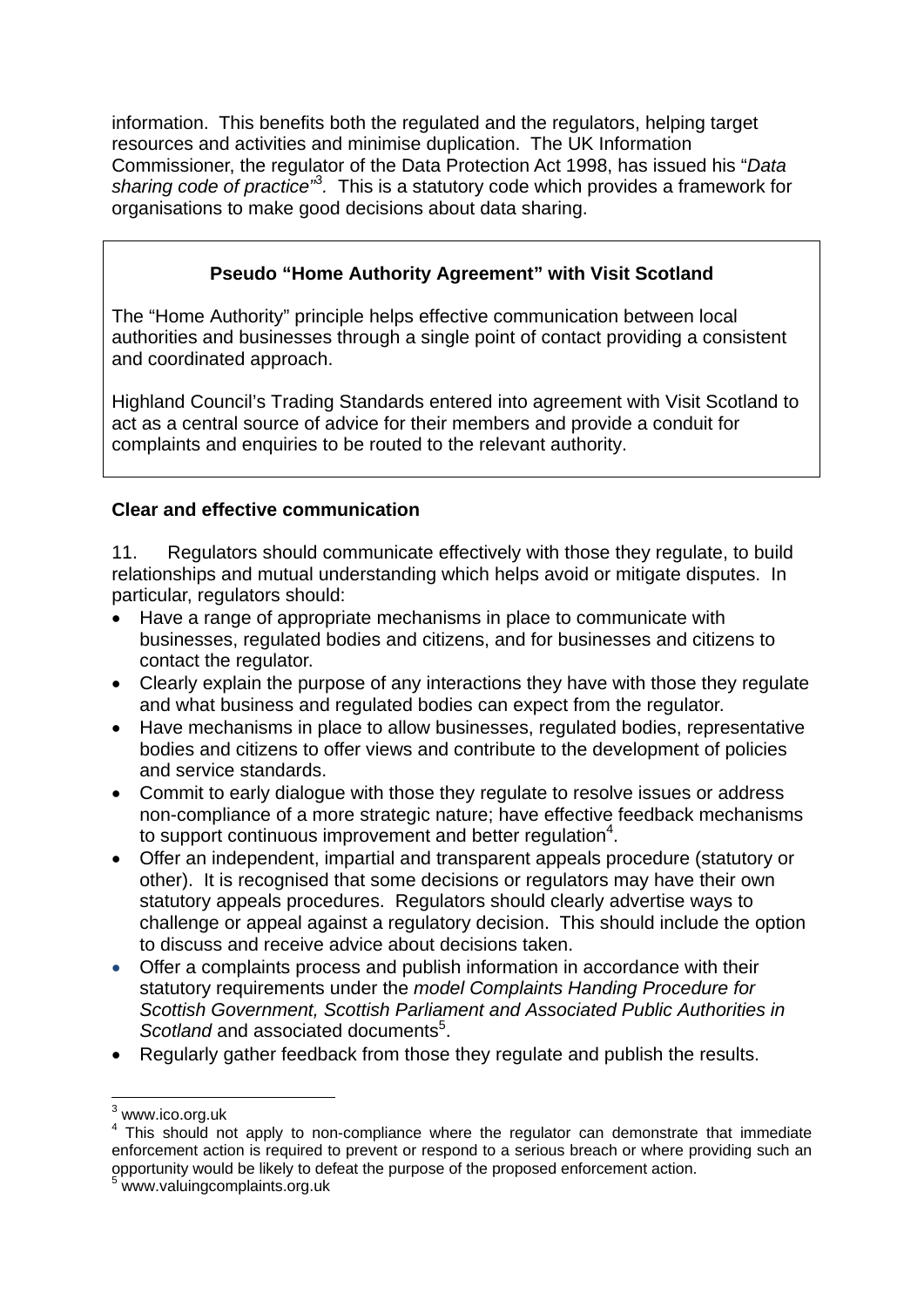#### **Satisfaction surveys**

West Dunbartonshire Council surveys a random selection of business that have been subject to a consumer complaint to find out if the Council's investigation treated the business fairly and whether the officer genuinely listened to what the business had to say. In 2013/14, over 80% of businesses that responded said they were very satisfied with the way the Council handled the complaint. None expressed any dissatisfaction with the way they were treated.

#### **Stakeholder engagement**

During 2013, the Scottish Charity Regulator held eight Meet the Charity Regulator events providing an opportunity for face to face engagement with the regulator, and partner regulators the Equality and Human Right Commission and the Institute of Fundraising.

The Scottish Housing Regulator has set up a National Panel of Tenants and Service Users to get feedback directly from people who use the housing services of councils, housing associations, co-operatives and other social landlords. With almost 400 members, it enables the Scottish Housing Regulator to hear views on service quality and priorities, gauge awareness of policy developments and give feedback on how the Regulator communicates.

12. In addition regulators should publish clear and transparent information on their fees and charges, explaining clearly the basis on which fees are calculated, both in principle and where relevant, to individual regulated bodies. Regulators should ensure that this information is easily accessible.

 compliance, including inspections. The aim should be to clearly set out what 13. Regulators should also publish details of their approach to checks on businesses and regulated bodies should be able to expect as well as what businesses should do to optimise the process and indeed the outcomes. These details should, as appropriate, cover any circumstances in which inspections or visits will or will not be announced in advance, and an assurance that feedback, ideally written, will be provided together with an explanation of appeal procedures. They should also set out what can be expected during an inspection or visit, including showing identification, explaining the purpose of the visit and how it will be carried out. They should also provide the business with information about their role in terms of, for example, any necessary access to information, individuals or premises, as appropriate.